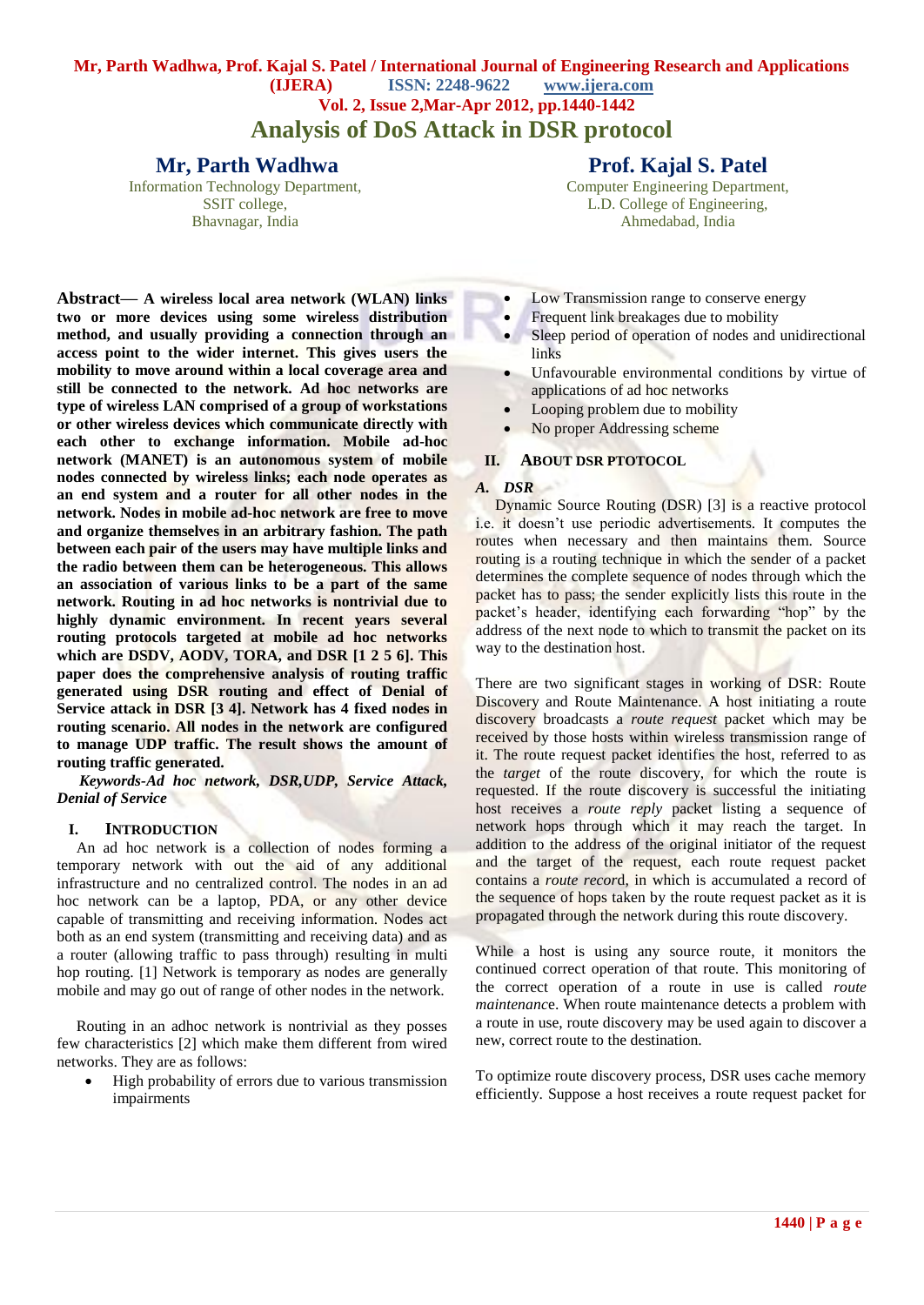### **Mr, Parth Wadhwa, Prof. Kajal S. Patel / International Journal of Engineering Research and Applications (IJERA) ISSN: 2248-9622 www.ijera.com Vol. 2, Issue 2,Mar-Apr 2012, pp.1440-1442**

which it is not the target and is not already listed in the route record in the packet, and for which the pair (initiator address, request id) is not found in its list of recently seen requests; if the host has a route cache entry for the target of the request, it may append this cached route to the accumulated route record in the packet, and may return this route in a route reply packet to the initiator without propagating (re-broadcasting) the route request. The delay for route discovery and the total number of packets transmitted can be reduced by allowing data to be piggybacked on route request packets.

DSR uses no periodic routing advertisement messages, thereby reducing network bandwidth overhead, particularly during periods when little or no significant host movement is taking place. DSR has a unique advantage by virtue of source routing. As the route is part of the packet itself, routing loops, either short-lived or long-lived, cannot be formed as they can be immediately detected and eliminated [5].

### **III. DSR IN GLOMOSIM**

In Glomosim 2.03 [7] we have basic MANET network model, you must configure the routing protocols on both the nodes and the routers in the network. All available MANET routing protocols provide loop-free, shortest path routing.

Available routing protocols in GLOMOSIM are:

- Dynamic Source Routing (DSR)
- Ad Hoc On Demand Distance Vector (AODV)
- WRP
- **BELLMANFORD**
- LAR1
- **FISHEYE**
- ZRP
- **STATIC**

DSR [3] is implemented at the IP layer. In GLOMOSIM, PROMISCUOUS-MODE defaults to YES and is necessary if nodes want to overhear packets destined to the neighboring node. Currently this option needs to be set to YES only for DSR is selected as routing protocol. Setting it to "NO" may save a trivial amount of time for other protocols.

## **IV. DENIAL OF SERVICE ATTACK**

Many types of processes are used by the attacker to violate the security or make the system compromise with the security, which is known as Service Attacks [4], which is further dived into Active and Passive Attacks. Thus, to interrupt the service to be done, attacker use to send continuous message again that causes traffic in the path of transmission. This is known as denial of service attack, which is further categorized into SMARF Attack.

### **V. SIMULATION ENVIRONMENT**

 We use MANET model in GLOMOSIM [7] to simulate DSR network. The enterprise network with five WLAN nodes

is deployed over a square geographical area with terrain dimension 1000m \* 1000m. All the nodes in the network are configured to work under ad hoc mode. Among the 4 nodes, all 4 nodes are fixed ad hoc nodes having two source nodes and one destination node as shown in figure 1.



Figure 1. Simulation environment in GloMoSim

 In UDP traffic the two originating nodes separately sends request and the neighboring or intermediate nodes send reply to the originating node to transmit data to the destination using the cached route updated in routing table.

 UDP traffic is generated by configuring the app.conf file by adjusting constant bit rate (CBR) values.

CBR simulates a constant bit rate generator. In order to use CBR, the following attributes are needed:

- **Source** is the client node.
- **Destination** is the server node.
- **Items to send** is how many application layer items to send.
- **Item size** is size of each application layer item.
- **Interval** is the inter-departure time between the application layer items.
- **Start time** is when to start CBR during the simulation.
- **End time** is when to terminate CBR during the simulation.

If I**tems to send** is set to 0, CBR will run until the specified **End time** or until the end of the simulation, which ever comes first. If **End time** is set to 0, CBR will run until all **Items to send** is transmitted or until the end of simulation, which ever comes first. If **Items to send** and **End time** are both greater than 0, CBR will run until either **Items to send** is